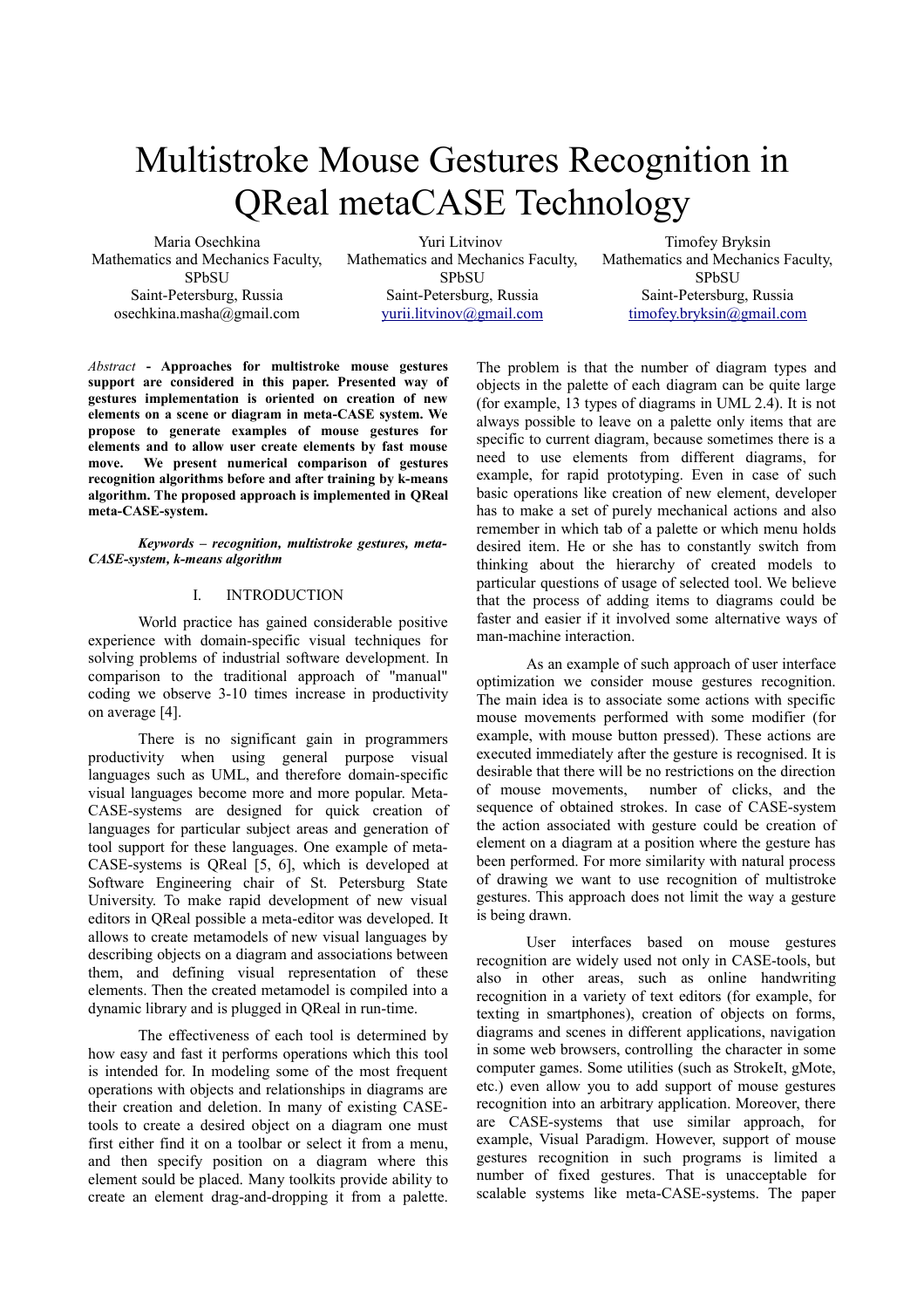discribes an experience of implementing mouse gestures recognition mechanism in an application where the complete set of gestures is not known a priori and can be expanded any time. In addition, for most of known algorithms a long process of training is required and a training set is comparable in size with a test set. Because of a requirement of gestures set extensibility we need to reduce time of creation of training sets to a minimum.

## II. DEFINITIONS AND ALGORITHM **DESCRIPTION**

In general, gesture recognition algorithm works as follows: there is a list of ideal gestures, each of which is associated with an action. Ideal gesture is a gesture pattern that is matched to a user action that should be executed after performing this gesture. User performs a gesture holding a mouse button pressed. After a specific signal (e.g. a timeout, a keypress or release of mouse button in case of single mouse stroke gestures), the gesture should be recognized. For that a list of ideal gestures is searched for a gesture similar to the performed one. If such gesture is found, the action that is associated with this gesture should be executed.

Analysing the ideas behind pattern recognition algorithms it becomes clear that before starting recognition we have to build ideal gestures for each action. In QReal this action is creation of a new element on a diagram. It would be convenient if user gesture would correspond to graphical representation of created object. We decided to generate list of ideal gestures based on this consideration. Graphical representation of each object in QReal is stored in XML files in SVG-like graphical format. This format consists of basic elements like line segments, circles, arcs etc. For line segments are defined by coordinates of their ends; circles — by the top-left and bottom-right corners of a circumscribed square with sides parallel to coordinate axes; arcs are defined by top-left and bottom-right corners of a square circumscribed around the circle, a part of which this arc is, and two angles identifting the start of this arc and rotation to the end of this arc. For constructing ideal gesture it is enough to present described simple figures as gesture strokes. Stroke is performed by mouse movement between pressing and releasing of mouse button. Since number of strokes, order of stroke drawing and mouse movement direction has not to be taken into account in the context of recognition problem, ideal gesture can be represented as a list of lines that correspond to segments, circles, and arcs that form object's graphical representation, without specifying beginnings and ends of these lines and the order of their drawing. When user moves mouse, application receives a signal that the mouse is moving with information about its current position. Since these signals are discrete, line drawn by user, as it is received by application, is a polyline, not a continuous smooth curve, as it may seem to the user. This polyline consists of short segments, which ends' coordinates were obtained receiving signals from the hardware. For constructing ideal gesture strokes we have

to represent primitive shapes consisting of short line segments similar to polylines received from the hardware. We have to calculate average speed of mouse movement empirically — average distance between two points, coordinates of which were obtained by successive signals from the hardware. Note that this value can be considered as signals rate on the assumption that signals are sent at regular intervals. Segment is presented as stroke by dividing it into equal segments of appropriate length. A circle is represented by an inscribed polygon with a sufficiently large number of sides. Arc is represented by a polygin inscribed in an arc with equal segments.

## III. FEATURE SET

Comparison of lists of points is difficult, since actual list of points received from mouse depends on the hardware, speed of the mouse, stretch of a figure and other factors that are not necessary and sometimes excessive to consider for successful recognition. It is convenient to calculate some features, e.g. numerical measures that correspond to an object and represent its essential properties. We introduce a feature set for which comparison is made. In a space formed by feature sets we introduce a function  $F$  with two arguments, where arguments are the feature sets. Let *M* be the space of feature sets.

## $F : M \times M \rightarrow \mathbb{R}$

This function determines the similarity between two sets of attributes. For example, it may be a probability of the user drawing a particular gesture, or the distance between feature sets. For every ideal gesture a feature set is calculated for later comparison.

## IV. MOUSE GESTURES RECOGNITION ALGORITHM

In general, algorithm of mouse gestures recognition can be divided into several stages.

- 1) Identification of strokes in mouse path. At this step a list of stroke point coordinates is being built. These points are obtained from hardware signals like mouse position when the button was pressed, coordinates of mouse movement with button pressed and position of mouse button release.
- 2) Path filtering. As a result of user's hand shakes a gesture can become distorted. It is desirable to eliminate this distortion before proceeding to gestures comparison. We have to smooth those parts of the stroke that the user meant to draw as straight lines, and don't smooth those, there the user meant to change movement direction. As a general rule, when a user moves the mouse slowly, he typically wants the movement of the mouse pointer on the display to follow the exact path of the mouse, whereas when he or she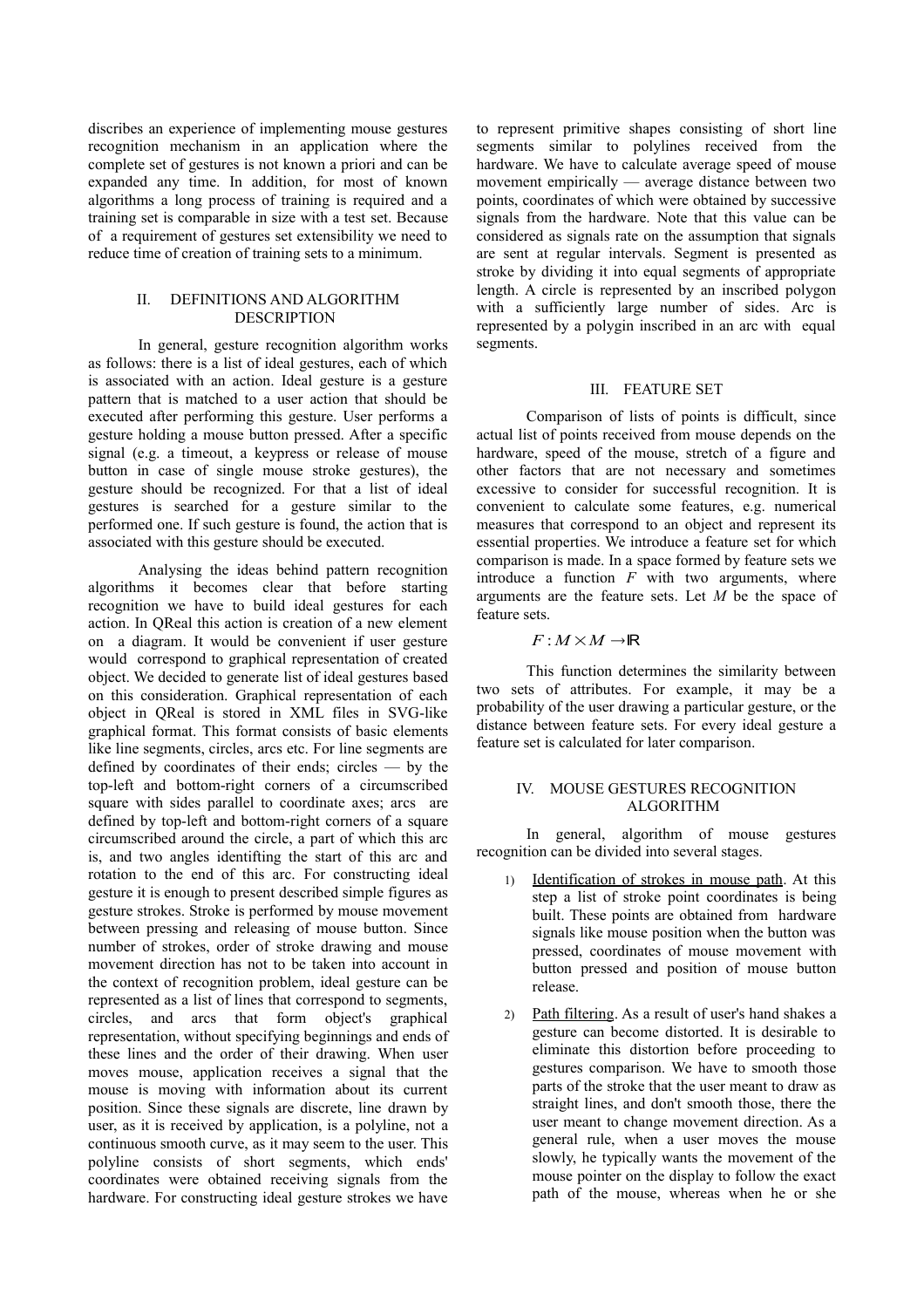moves the mouse more quickly, the main concern is typically where the pointer ends up, not the exact path to get there. Guided by this consideration, smoothness of the mouse path can be based on mouse velocity.

- 3) Building of feature vector for user's gesture.
- 4) Selection of an object. We compute the similarity function for feature set related to user gesture, and each of the feature sets that are related to ideal gestures. In our algorithm this function will serve as the similarity distance. We will choose the ideal gesture according to the results, in our case this is ideal gesture, which is associated with the set of attributes to which the distance is at minimum. If there are several ideal gestures which are close to minimum distance, we shall provide user the ability to choose desired object from them himself. If this distance is less than some threshold, the gesture is recognized and we generate corresponding object.
- 5) Executing of an action. In case of QReal, when an action is executed, new object have to be created on a diagram. The object is generated in such a way that its center coincides with the center of a rectangle circumscribed around user gesture, with sides parallel to the coordinate axes.

There are training algorithms that allow to adjust recognition algorithm's parameters, including a feature set (or vector) that corresponds to the ideal gestures, in order to improve recognition performance. But for such algorithms we need training sets  $-$  a database of user gestures where for each gesturewe know a class to which this gesture relates. Creation of such set is mainly manual process that takes time. In QReal editors for new visual languages can be created very fast, and we do not want to slow down the process of language creation by a need of creation of gesture training database manually. As a general rule, in known solutions the number of items in training set is comparable to the number of items in test set. After some experimenting we decided that training is a necessary step, so we would like to reduce training sets size and time spent on training to minimum. To accomplish this it is desirable that percentage of recognized gestures is high even without training.

## V. RASTERIZATION

It is obvious that gesture position should not affect recognition. In addition, in QReal you can stretch elements on the diagram along the coordinate axes, so stretch of the gesture should not affect recognition either. For example, the ellipse and the circle should be recognized as the same object. We introduce the feature set, which is invariant to translation and scaling of a gesture: at first, rectangle with sides parallel to coordinate axes is circumscribed around gesture, then the rectangle is divided into equal cells by lines parallel to the coordinate axes. The number of cells is fixed in advance. Then we create a list of cells, which are intersected by the gesture. Coordinates of cells that contain points of the gesture are considered as a feature. A final list of coordinates is considered as a feature set. We call it basic features set. The introduced feature set is invariant to scale and translation: if we stretch or move a gesture, the corresponding feature set will remain unchanged. Having such a set constructed we got rid of unnecessary information about the number of strokes, the sequence of their drawing and direction of mouse movement. Vast majority of user gesture properties that are independent of the above factors, is also persisted for basic feature set, since a basic feature set is essentially a rasterized gesture with low resolution.

## VI. FEATURE SETS AND DISTANCE

We would like to introduce the distance between the basic feature sets, which has some geometrical meaning. Let us analyze how we can interpret the similarity of gestures. Note that two gestures can be called similar if for each object (line segment, circle, cell) from the first gesture we can pick similar object from the second gesture so that they are close enough. I.e. for each cell from the first basic feature set we can indicate close cell from the second basic feature set and vice versa. Based on this consideration Hausdorff distance *d <sup>H</sup>* was chosen as distance between the basic feature sets. Let *X* and *Y* are basic feature sets, *r* is distance in the cell space.

$$
d_H(A, B) = \max\{X, Y\}
$$
  

$$
X = \max_{a \in A} \min_{b \in B} r(a, b)
$$
  

$$
Y = \max_{b \in B} \min_{a \in A} r(a, b)
$$

I.e. distance *r* is introduced in the space of cells. Distance from each cell of the first basic feature set to corresponding nearest cell of the second feature set is calculated and vice versa — for each cell of the second gesture distance to the nearest cells of the first gesture is calculated. Hausdorff distance between the basic sets is maximum of calculated distances between the nearest cells.

*A*s distance between cells we considered the Euclidean distance (*l2*), maximum of absolute differences between the coordinates (*l∞*), sum of absolute differences of the coordinates (*l1*). The best recognition result is achieved by maximum of absolute differences between the coordinates.

Note that basic feature set cardinality is not constant, so for different user gestures feature sets may have different numbers of elements.

There are training algorithms that involve correction of feature vectors corresponding to the ideal gestures. k-means is one of such algorithms. This algorithm finds center of mass for the elements of space, in which the training is executed. Center of mass for a set of vectors is a vector which coordinates are the arithmetic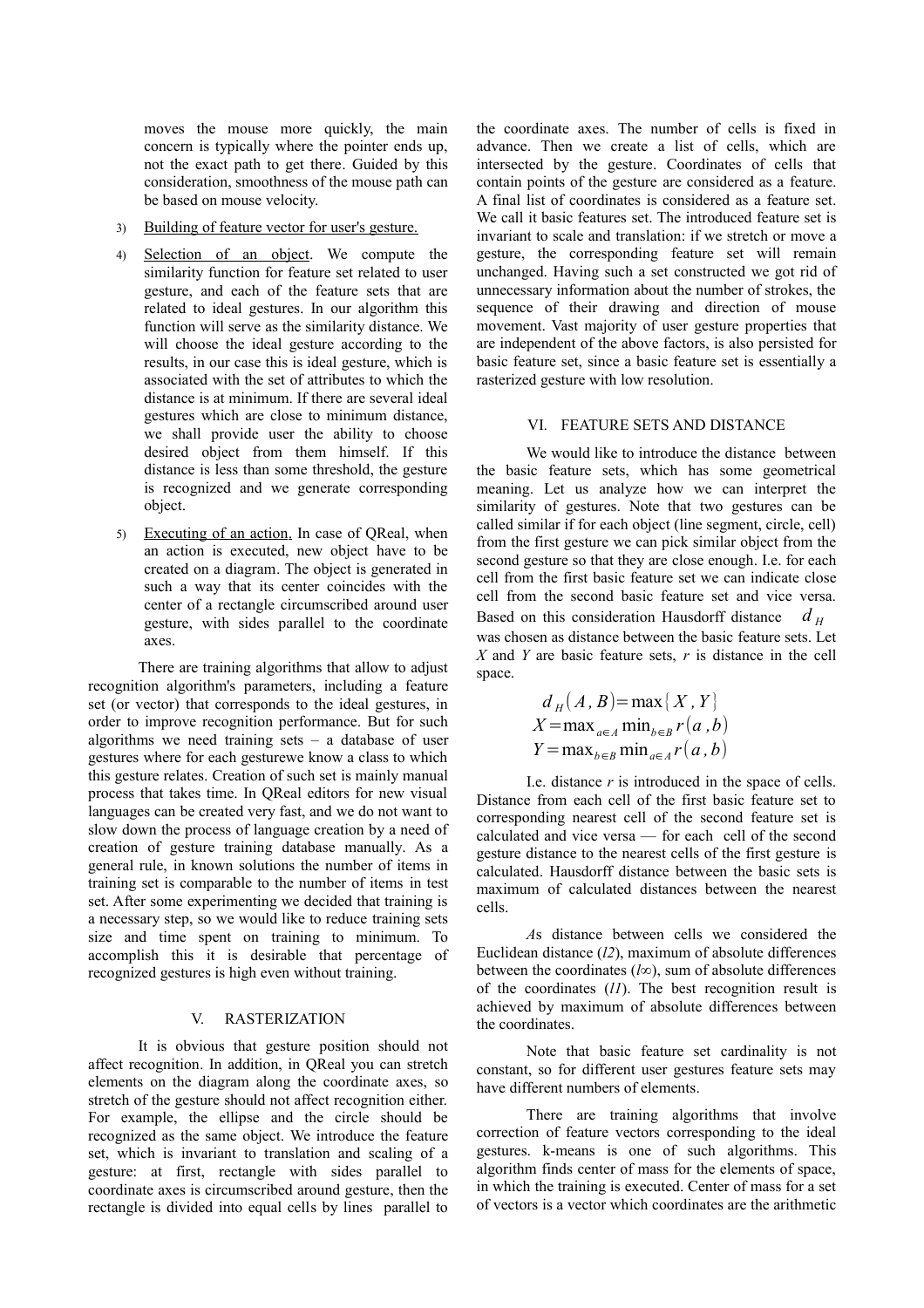mean of the corresponding coordinates of vectors from the training set. It is difficult to imagine the addition of basic feature sets and the division by a scalar keeping the geometric meaning of a basic feature set, since the cardinality of the basic feature set is not fixed.

To simplify the training it is desirable to deal with feature vectors, that are feature sets of fixed cardinality, for which the order of the elements is essential. We propose several ways of constructing a feature vector for the basic feature set. In all of the proposed ways we have to construct a matrix, which is interpreted as feature vector. In all cases, the size of the matrix corresponds to the number of cells across the width and height of the rectangle circumscribed around the gesture, for which this basic feature set is built.

### *The matrix of distance to the basic feature set*

*M* is a matrix constructed by basic feature set and has dimensions  $w \times h$ , where the dimensions of the matrix are described above. Element of the matrix *M[i, j]* is equal to the distance  $r$  from cell with coordinates  $(i, j)$ to the nearest cell of feature set. Thus we have matrix of distances to basic feature set. Note that we can unambiguously reconstruct the basic set of features by constructed matrix. Basic feature set consists of those and only those cells, coordinates of which are equal to coordinates of matrix elements that are equal to 0. The matrix *M* can be represented as feature vector from space  $R^{w \cdot h}$  by writing down all of its lines into one. The distance between the feature vectors is equal to norm of the vectors difference. Introduced function (let us call it *F*) is actually the distance between the feature vectors and between basic data sets.

We prove that for the introduced function the properties of distance in space of basic feature sets are true.

*A, B* – feature sets,

*M(A)* – matrix corresponding to set *A*

*M(B)* – matrix corresponding to set *B*

1)  $F(A, B) \ge 0$  - is obvious from the properties of norm.

$$
2) \qquad F(A,B)=0 \Leftrightarrow A=B
$$

Thus vector norm is equal to 0 if and only if the vector is *(0..0)*, that is  $F(A, B) = 0$ ⇔ *M*  $(A) = M(B)$ 

Since the matrix can be uniquely reconstructed by the basic feature set, the basic feature sets are also equal.

$$
\Leftarrow
$$
 Clear

3)  $F(A, B) = F(B, A)$  This equality follows from the properties of the norm.

$$
F(B, A) = ||M (B) – M (A)|| =
$$
  
=|-1|·||M (A) – M (B)||=F(A, B)

4) Correctness of the triangle inequality property follows from the norm definition.

#### **Proposition**

*r* is the distance between cells, that is used for calculation of Hausdorff distance between the basic feature sets. Let the same distance *r* be used as the distance between cells for constructing distances to the gesture. The norm in space of feature vectors is the maximum of absolute elements values ( $l^{\infty}$ ), the sum of absolute elements' values (*l1*) or the square root of the sum of the elements' squares (*l2*). Under these condition Hausdorff distance between the basic feature sets is equivalent to the introduced distance between the basic sets.

#### **Proof**

Equivalence is transitive. The  $l \infty$  (maximum of absolute elements values) is equivalent to *l1* (the sum of absolute elements' values) and to *l2* (the square root of the sum of the elements' squares). I.e. for proof of proposition it is suffice to prove the equivalence of the Hausdorff distance and  $l^{\infty}$ .

Let *M1* be the matrix that correspond to the first user gesture, *M2* be the matrix that correspond to the second gesture, *FS1* be the basic feature set for first gesture and *FS2* be the basic feature set for second gesture, *dist(FS1, FS2)* be the introduced distance.

$$
dist(FSI, FS2) = \max(|MI_{i,j} - M2_{i,j}|) \ge
$$
  
\n
$$
\ge \max_{MI_{i,j} = 0 \vee M2_{i,j} = 0} |MI_{i,j} - M2_{i,j}| =
$$
  
\n
$$
= D_H(FSI, FS2)
$$

 $D_H$  is Hausdorff distance for basic feature sets.

We got that

$$
dist(FSI, FS2) \ge D_H(FSI, FS2)
$$

We shall prove that

*dist* (*FS1 , FS2*)≤*D<sup>H</sup>* ( *FS1 , FS2*)

We consider elements of the first and the second matrix with coordinates *(i, j)*. By construction of matrix next identity is true:

$$
MI_{i,j} = min[r(O, a) | a \in FSI]
$$
,

where  $O$  is the cell with coordinates  $(i, j)$ . Let minimum is achieved at point *A1*.

Similarly, 
$$
M2_{i,j} = min{r(O,a) | a \in FS2}
$$

Let minimum be achieved at point *A2*.

Let  $r(O, A2)=b \le r(O, A1)=c$ . The case if  $r(O, A2) \ge r(O, AI)$  is analogue.

Suppose that there exists a cell *K1* from the first basic feature set, such that  $r(KI, A2) < c - b$ .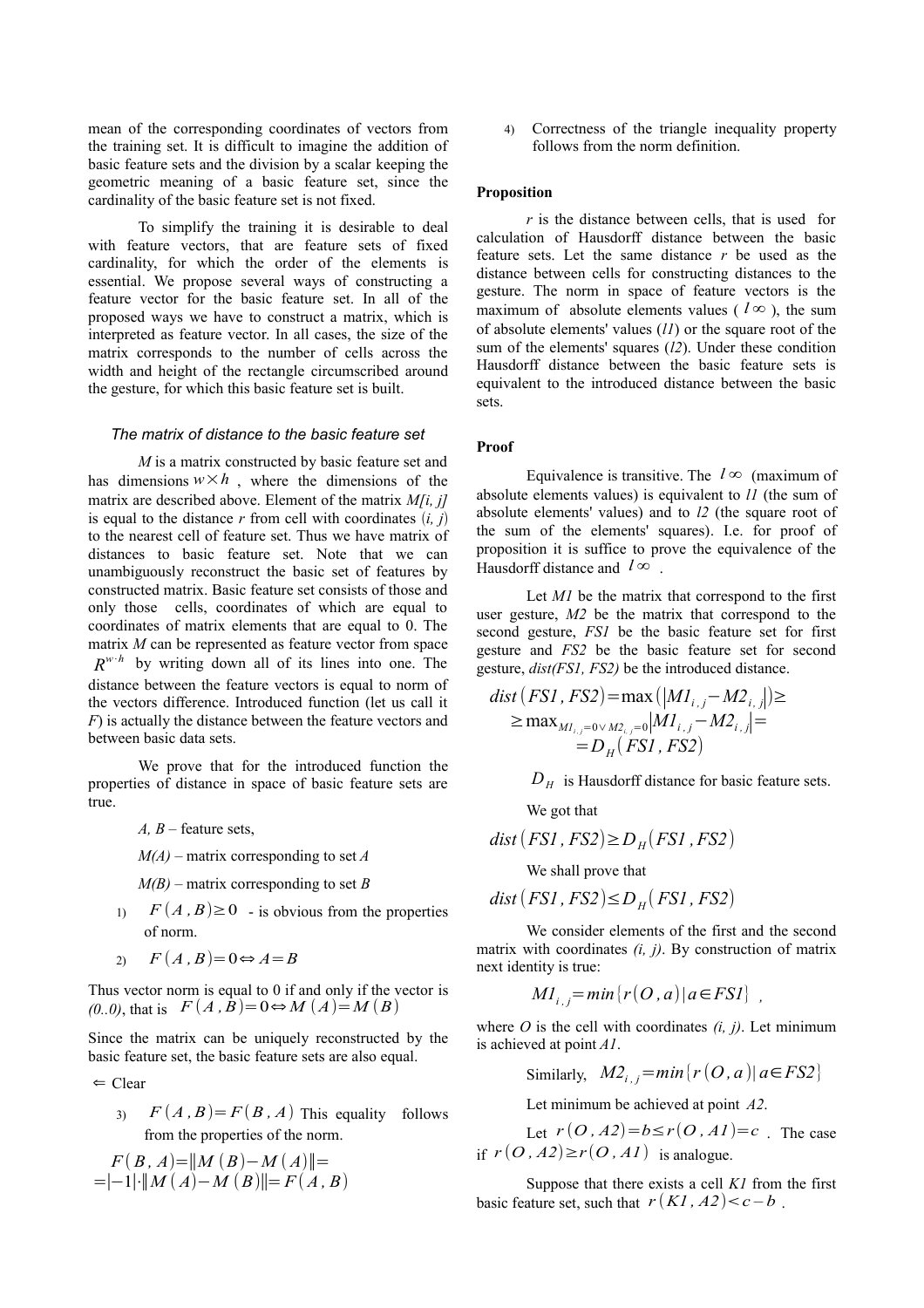Then by the triangle inequality  $r(KI, O) \le r(O, A2) + r(A2, KI)$  $**b**=**c**$ 

It is a point *K1* of the first basic feature set, the distance from which to *O* is less than the distance from *O* to *A1*. It contradicts the selection of *A1* as the cell on which the minimum is achieved. It turns out that for each point *A* of the first basic feature set  $r(A2, A) \ge c - b$ .

It follows from the definition of Hausdorff distance that  $c - b \le D_H(FS1, FS2)$  . Due to the fact that the cell *O* was selected randomly,  $D_H \ge |M_1|$ <sub>*i*.</sub> *j* - *M2*<sub>*i*.</sub> *j* for all *i,j*. Then *D*<sup>*H*</sup>≥max $|M$ <sup>*i*</sup> *i*<sub>*i*</sub> *j*<sup> $|$ </sup> *M2*<sup>*i*</sup> *j*<sub>*l*</sub>

We got that

$$
D_H(FSI, FS2) \ge dist(FSI, FS2) \ge
$$
  

$$
\ge D_H(FSI, FS2)
$$

The distances are equivalent, as required.

#### **Note**

When vector norm is considered as the maximum of element absolute values, the Hausdorff distance is equal to the introduced distance.

## *The number of cells in the rectangle*

The idea of following algorithm is calculation of the number of cells in a rectangle of  $m \times n$ , where *m* varies from 1 to the rectangle height, *n* varies from 1 to the width of the rectangle. Element with coordinates (*i, j)* is equal to the number of gesture cells, that are contained in the rectangle  $[0,i] \times [0,j]$ . If the gesture intersects the same cell several times we count only one intersection. As in the previous case, the matrix is considered as a feature vector from the space  $R^{w \cdot h}$ , distance between vectors is defined as norm of the vector difference. Note that by construction of the matrix we can unambiquously reconstruct the basic feature set.

Let  $e[i, j]$  be equal to 1 if there is a cell  $(i, j)$ belonging to the basic feature set, otherwise *e[i, j]* is equal to 0. Let  $J$  be constructed matrix, then  $e[i, j] = J_{i,j} + J_{i-1,j-1} - J_{i,j-1} - J_{i-1,j}$ . We assume that elements of *J* are equal to 0 outside of gesture rectangle. Note that introduced function is indeed the distance between the feature vectors and between basic feature sets, as there is bijection between the space of constructed feature vectors and the space of basic feature sets. Proof is analogue to case of matrix of distance to basic set.

# *The number of cells in zone*

Feature vector used in this algorithm is similar to previous, but we count cells in the zone, not in the rectangle. *J* is matrix  $w \times h$ . We define element *[i, j]* of matrix as follow: let *d* be a number of cells in the rectangle  $(i-1) \times w$ , i.e. in the rectangle, which lies entirely under the cell (*i, j)*, *k* is the number of cells in the zone from a number  $(i,j)$  from  $[i, 0]$  to  $[i, j]$ ,  $J_i$ ,  $=$   $k$  + *d*. Note that the basic feature set can be unambiguously recovered from the resulting matrix. Then if we introduce a function of distance between the matrices similar to two previous cases, this function will be the distance between the basic feature sets.

Note that all these feature vectors and distance can be combined by considering a new feature set. The distance between combined feature sets is defined as a linear combination of distances with the non-negative coefficients, at least one of which is strictly positive. This linear combination can be considered as distance between combined feature sets.

#### VII. TRAINING

We can improve gestures recognition with training: if we have user gesture base, and we know which object should be generated for each gesture, we can correct the parameters of recognition algorithm so that other gestures performed by user will be recognized with greater accuracy. There are a lot of algorithms that allow to improve recognition through training set, for example, Neural networks, the method of *k* nearest neighbors, Bayesian method or k-means algorithm.

The neural network is a system of interconnected processes, that are neurons. Training of neural network involves calculating of coefficients for connections between neurons. But a large training set is necessary for successful recognition via neural network. For example, sometimes number of items in a training set is 1.5 times greater than number of items at a test set [2]. As already mentioned, we would like to reduce the training set's size as much as possible, otherwise the generative approach to gestures creation will be meaningless.

We can use the k nearest neighbors method for training [1]. For a gesture feature set we need to find k nearest neighbors among the feature sets that correspond to user gestures in the training set. The gesture is referred to the class to which the majority of the k neighbors is referred. k nearest neighbors is a time-consuming problem in case of multi-dimensional spaces. In addition, in case of a neural network it is sufficient to store only weights of connections after training, and it is unnecessary to store whole training set unless the need of retraining. But this method does not allow to save memory or to compress training set in any way.

Bayesian method [1] is designed for a variety of symptoms, among which there are no statistical dependencies. For each gesture's feature the probability of this gesture belonging to the given class is calculated basing on the training set. Then the total probability of the gesture belonging to the class is calculated. The most probable class is selected as a result of recognition.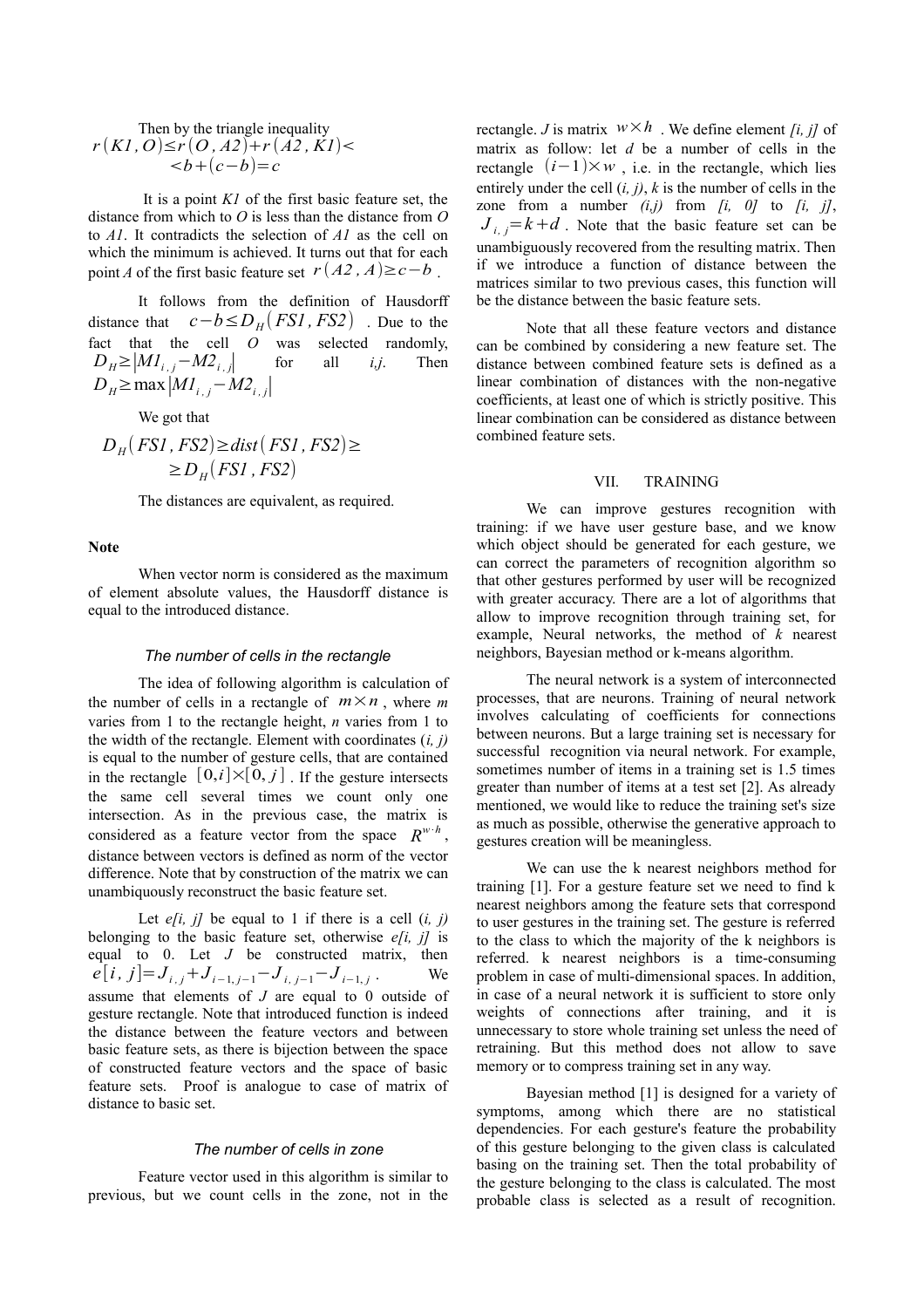Weakness of this algorithm is limitation to the feature set (lack of statistical dependencies).

Idea of k-means algorithm [3] is to correct feature set corresponding to ideal gestures and the maximum threshold distance between feature set corresponding to user gesture and corresponding to the ideal gesture. Feature vector corresponding to ideal gesture is replaced by a center of mass of feature vectors that are corresponded to the gestures of the training set for given object. Threshold distance is recalculated so that distance from the center of mass to each feature vector of training set is less than threshold distance. In this case, after training we can store only corrected feature set that is corresponding to the ideal gesture, and corrected threshold distance.

In case of a neural network, the percentage of recognized gestures would be high after training with a small training set, if only we guessed optimal values of coefficients of connections between neurons good enough. E.g. we have to create a large training set to use neural network. It is unlikely that after addition of a new ideal gesture the training set could be quickly expanded for it. In contrast, with k-means algorithm it is hoped that it wouldn't require too many elements in the training set. The method of k nearest neighbors, as mentioned, require additional memory cost. And Bayesian method [1] is designed for special feature sets. Therefore, we have selected k-means algorithm for training.

Typically, the center of mass of a few vectors is calculated as sum of these vectors divided by the number of points. The problem of feature sets of non-fixed cardinality is that it is difficult to determine sum of feature sets and division by a scalar, so that geometric meaning of feature set was kept and training gave results.

For construction of center of mass of feature sets of non-fixed cardinality the following properties of center of mass were used:

- 1) Center of mass of one element is equal to this element.
- 2) Let  $M_n$  be center of mass of a set of n elements. We add element *k* to the set.

Let  $d = dist(M_n, k)$  be the distance between the center of mass and the added element.

Let 
$$
M_{n+1}
$$
 be the new center of mass.  
\n $dist(M_{n+1}, M_n) = \frac{d}{n+1} = d\theta_M$   
\n $dist(k, M_n) = \frac{d \cdot n}{n+1} = d\theta_k$ 

We construct a point, that is located at distance  $d\theta_M$  from point  $M_n$ , and at a distance  $d\theta_k$  from point *k* (Property 2). In general, such point may not exist in a metric space. Then we construct a point, the ratio of the distances to which from  $M_n$  and k is the closest to desired ratio. Several points may satisfy this requirement,

it is important that in this case the algorithm should return at least one such point.

Suppose we have two basic feature sets at a distance *d* from each other, and we have to build a basic feature set at distance *d*  $\frac{1}{n}$  from the first set, and *d*⋅(*n*−1)

$$
\frac{a \cdot (n-1)}{n}
$$
 from the second. For calculating distance

between two basic feature sets we consider pairs of cells that are at the minimum distance from each other. For each cell from the first basic feature set we find the nearest cell from the second base set, and for each cell of the second basic set nearest cell from the first basic set is found. We consider obtained pairs of cells as endpoints to construct the required set on a plane. Then we get a point, that divides the segment in a given ratio of  $\frac{1}{n}$ *n* from the first cell, if the first cell is referred to the first feature. Otherwise ratio is equal to  $\frac{(n-1)}{n}$  $\frac{1}{n}$ . The resulting points are interpreted as festures, and they can have non-integer coordinates. Basic feature set is consisted of points, distance to which from two given sets is equal to required value.

Center of mass of a set of *n* basic feature sets is constructed by induction. One basic feature set is equal to its center of mass. Let the center of mass of the set of *k* basic feature sets is already constructed. We add another basic feature set and calculate the distance *d* between it and the center of mass. By above-described method we construct new center of mass so that the distance from it to old center of mass is equal to  $\frac{d}{dx}$  $\overline{k+1}$ , and the distance from new center mass to the added element is equal to *d*⋅*k*  $\frac{k+1}{k+1}$ .

During the training we should change not only the center of mass, but the maximum distance from the center of mass of the class to a feature sets for the gestures of a given class. It is necessary to correct the maximum distance so that the sphere  $B_n(M_n, D_n)$ would belong to the sphere  $B_{n+1}$  with center  $M_{n+1}$ and radius  $D_{n+1}$ . Added feature set should belong to the new sphere. Thus  $D_{n+1} \geq \frac{d \cdot n}{n+1}$  $\frac{a}{n+1}$ . Let  $b_0 \in B_n$ ,

*Bn* is feature set. By triangle inequality

$$
dist\left(\begin{array}{c} b_{0,}M_{n+1}\end{array}\right)\leq dist\left(\begin{array}{c} b_{0,}M_{n}\end{array}\right)++dist\left(\begin{array}{c} M_{n}, M_{n+1}\end{array}\right)
$$

We recalculate maximum distance based on above inequalities

$$
D_{n+1} = max\left(\frac{d \cdot n}{n+1}, D_n + \frac{d}{n+1}\right)
$$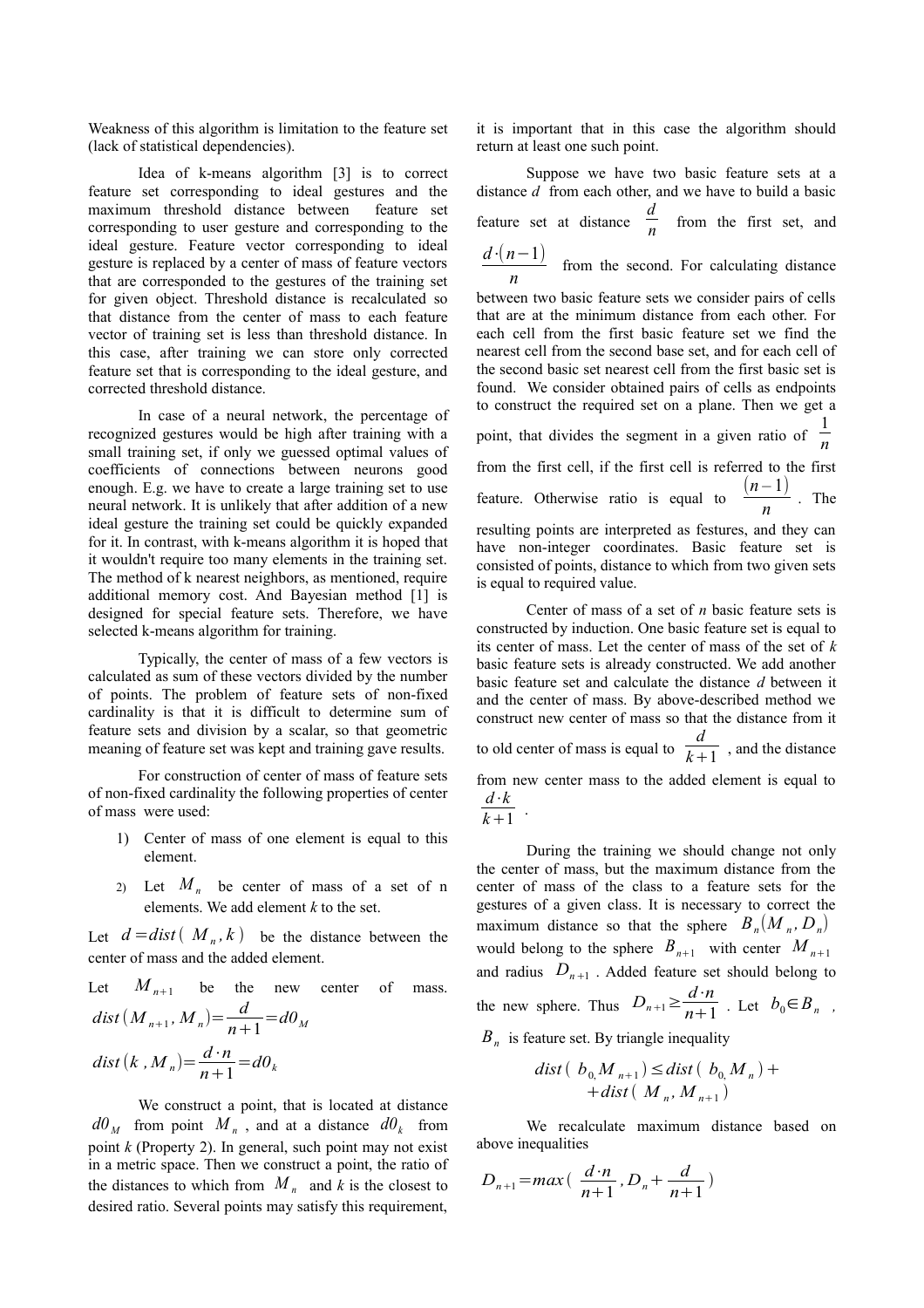## VIII. EXPERIMENTS

For testing we selected ten objects that are used in QReal diagrams. The set of ideal multistroke gestures was generated by graphical representation of these objects (pic  $1 -$  pic 10). Six people created training and test sets to test the effectiveness of different algorithms. There are1545 gestures in test set and 100 gestures in training set.

Number of cells in circumscribed about the user gesture rectangle that is used to construct the basic feature set is equal to 81. Recognition results are shown in the table 1.

The dependence of the recognition from number of cells in the rectangle (similar to image resolution) for combination of two algorithms is shown in the table 2. Note that after some threshold recognition accuracy does not increase with the size of the rectangle, but the speed drops due to the complexity of the algorithm. So we selected rectangle sizes equal to 81.

Percentage of recognized user gestures is very different for different objects. Recognition depends on similarity between different ideal gestures: if two ideal gestures are similar enough, user gesture that is corresponding to one ideal gesture can be confused with another. Algorithm based on matrix of number of cells in rectangle has a low general percentage of recognition, but some gestures that are poorly recognized by other algorithms, are well recognized by it. It was decided to combine feature vector from this algorithm with the feature vector that gives the best summary recognizability. Coefficients for linear combination of distances were chosen empirically, they are equal to 0.2 and 0.8 for algorithm based on matrix of number of cells and algorithm based on matrix of distance to the basic feature set respectively. Results of gesture recognition by combination of feature vectors are given in the last two rows of table 1.

Increasing of the percentage of recognized gestures depends not only on the training set, but the method of constructing feature vector. For example, feature vector based on matrix of number of cells in the zone shows improvement in recognition of 19% after training. While feature vector based on matrix of number of cells in rectangle shows recognition improvement of only 6%, but it shows better recognition percentage before training.

## IX. CONCLUSION

Several algorithms of multistroke mouse gestures recognition have been tested. Necessary condition for all these algorithms is recognition independence of the number and order of gesture strokes and mouse movement direction.

After testing of algorithms without training we concluded that recognition without training doesn't satisfy the user. k-mean training algorithm has been applied for feature vectors of fixed dimension and was extended to the feature set of non-fixed cardinality. However, the initial recognition threshold and speed of training allows developers to provide the ability of training application online. Retraining after insignificant expansion of ideal gesture set is unnecessary. Initial detection threshold is the percentage of gestures recognized without training, the speed of training is the ratio of gestures recognized with training to gestures recognized without training. At the moment, the best recognition percentage after training is 91% on the test set of 1545 user gestures.

## **REFERENCES**

- [1] Cesar F. Pimentel, Manuel J. da Fonseca, Joaquim A. Jorge, «Experimental evaluation of a trainable scribble recognizer for calligraphic interface» // Graphics recognition: algorithms and applications, eds. Dorothea Blostein, Young-Bin Kwon, Ontario, Canada, 2001, pp. 81-85
- [2] Don Willems, Ralph Niels, Marcel van Gerven, Louis Vuurpijl, «Iconic and multi-stroke gestures recognition» // Pattern recognition, Vol 42 Issue 12, pp. 3303-3312, December, 2009
- [3] Kanungo, T.; Mount, D. M.; Netanyahu, N. S.; Piatko, C. D.; Silverman, R.; Wu, A. Y., «An efficient k-means clustering algorithm: Analysis and implementation». IEEE Trans. Pattern Analysis and Machine Intelligence Vol. 24 Isuue 7, pp 881–892, July, 2002
- [4] Kelly, S., Tolvanen, J.-P., «Visual domain-specific modeling: benefits and experiences of using metaCASE tools», DSM Forum, URL http://www.dsmforum.org/papers/Visual\_domainspecific\_modelling.pdf
- [5] Timofey Bryksin, Yuri Litvinov, Valentin Onossovski, Andrey N. Terekhov, «Ubiq Mobile + QReal - a technology for development of distributed mobile services», unpublished
- [6] Timofey Bryksin, Yuri Litvinov, «QReal metaCase technology overview», unpublished